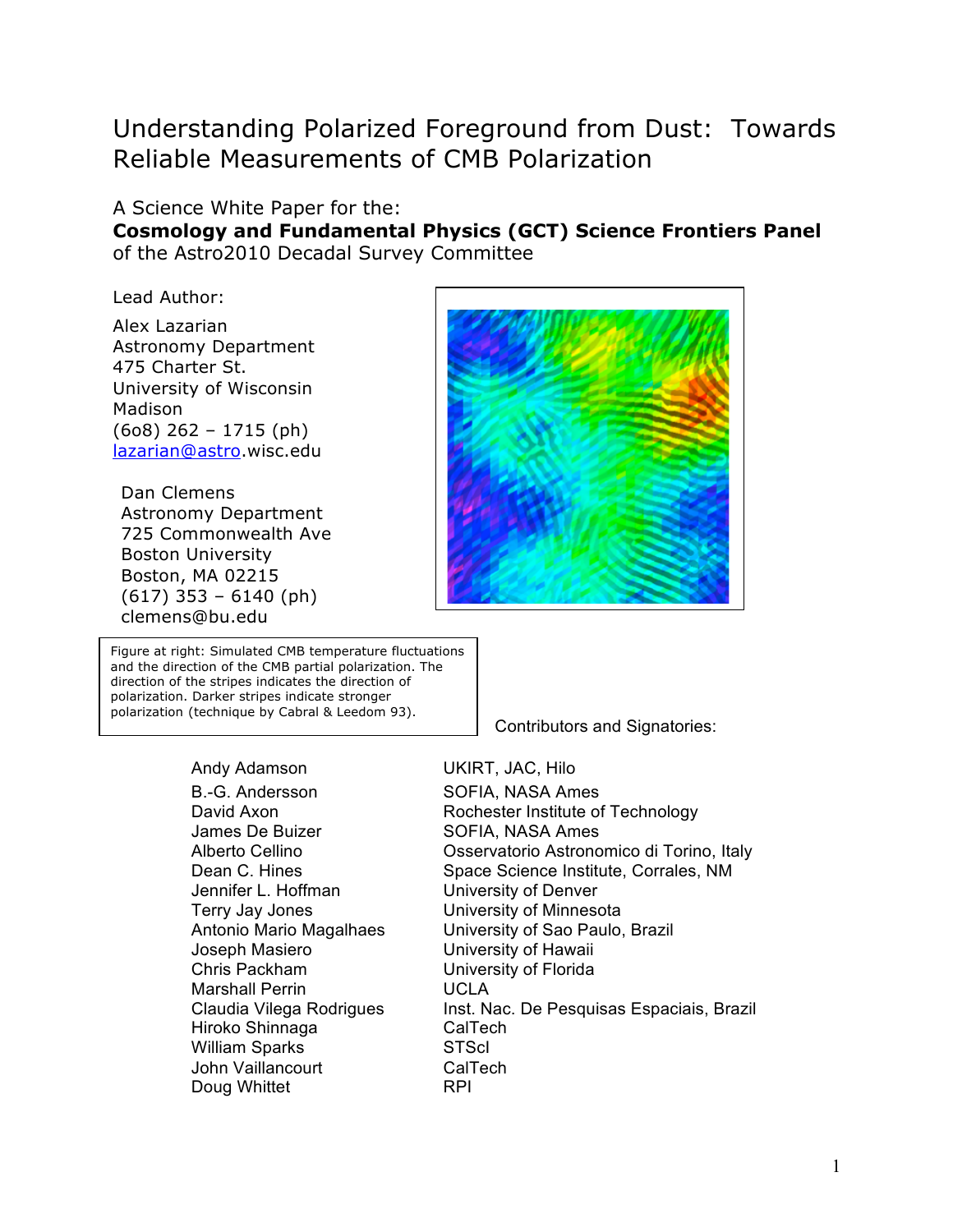# *CMB Polarization and Polarization from Aligned Galactic Dust*

Measurements of the Cosmic Microwave Background (CMB) fluctuations and the interpretation of those fluctuations have played a leading role in establishing the present day model of the universe we live in. This modern day scientific revolution was only possible through careful accounting of the various sources of foreground emission and absorption that could have hidden the weak fluctuation signal from the distant past.

Polarization of the CMB provides information about the universe that is not contained in the temperature data alone. In particular, it offers a unique way to trace the primordial perturbations of a tensorial nature (e.g., cosmological gravitational waves), and allows breaking important degeneracies that plague measurement of cosmological parameters with intensity alone (see Zaldarriaga et al. 1997).

The polarization of CMB arising from the curl-free polarized E-modes, which required a factor of 100 more sensitivity, has been also reported (Page et al. 2007). The next challenge is the measurement of the signatures of primordial gravitational waves, which are predicted to leave a distinct divergence-free, or B-mode, pattern in the large-scale CMB polarization anisotropy. The expected signal is already constrained to be an order of magnitude smaller than the observed E-mode signal. This level of signal is potentially detectable by the Planck satellite and ground and balloon-based experiments, *provided the polarized CMB foregrounds are carefully taken into account*. Once B-modes are detected, the research focus will shift to their detailed characterization, which would require even higher accuracy of the foreground removal process.



Figure1. Polarized magneto-dipole emission from magnetic aligned grains. Upper panel: Polarization of thermal emission from perfectly aligned single domain grains of metallic Fe (solid lines) or hypothetical magnetic material that can account for the anomalous emission. Lower panel: Polarization from perfectly aligned grains with Fe inclusions (filling factor is 0.03). Grains are ellipsoidal and the results are shown for various axial ratios. From Draine & Lazarian

Among different sources of polarized foregrounds, the one arising from aligned interstellar dust is believed to be the most difficult to correct (see Lazarian & Finkbeiner 2003, Dunkley et al. 2008). As the degree of dust alignment is known to depend both on grain size and grain composition, this produces a frequency dependence to the dust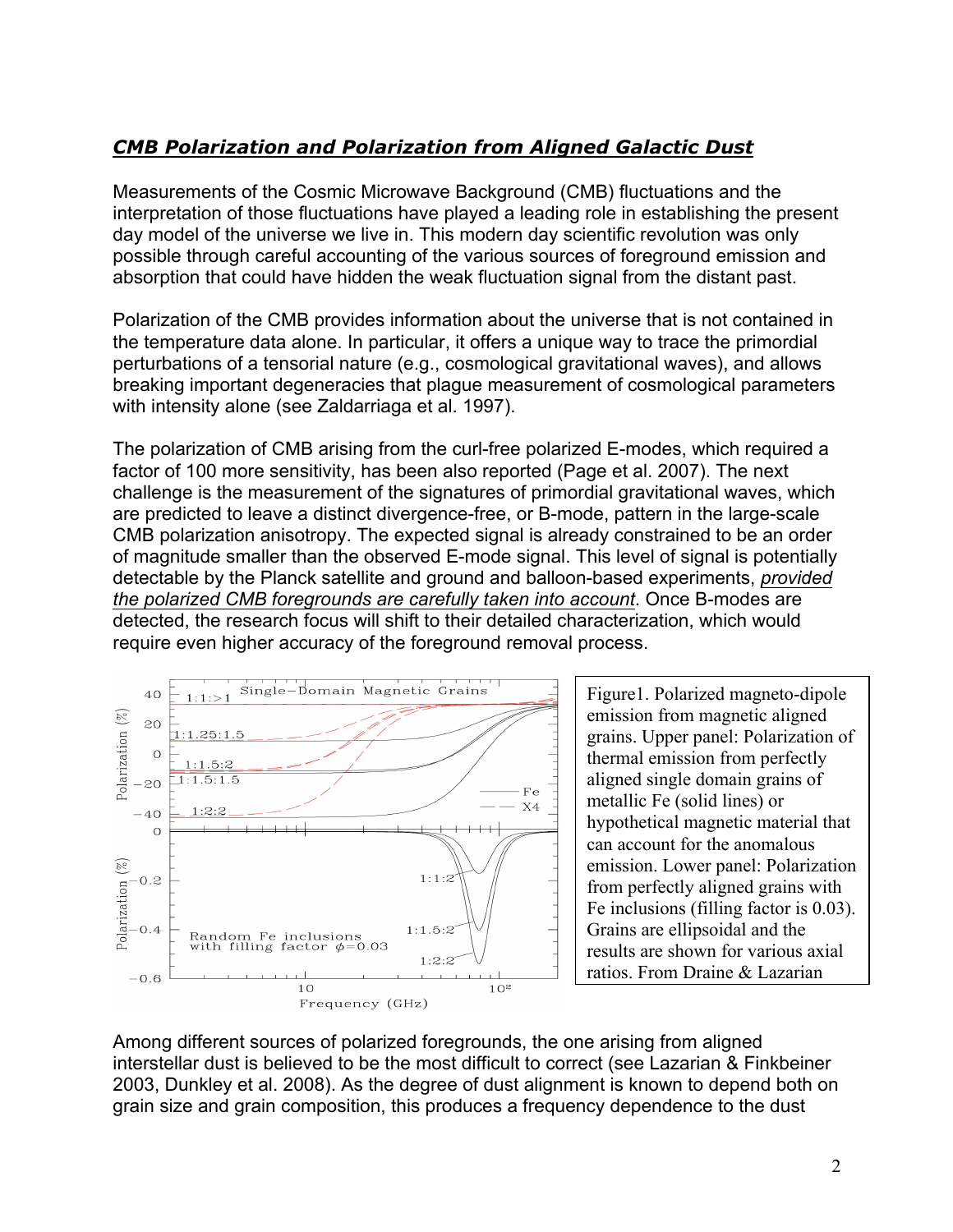polarization. Moreover, in addition to the "classical" power-law distribution of large grains (see Mathis, Rumpl & Nordsieck 1977), dust has a population of tiny grains (Leger & Puget 1984), often called PAHs. These tiny grains have been identified by Draine & Lazarian (1998) as a source of anomalous emission (Kogut et al. 1996), which raises important questions about the possible polarization from this emission mode. In addition, aligned grains with inclusions of material with strong magnetic response, are predicted to emit polarized magneto-dipole emission with their own complex frequency dependent polarization. The polarization may also be very high, exceeding 40% (see Figure 1; Draine & Lazarian 1999).

In view of the vital importance of separating the CMB polarized signals from the various polarized foregrounds, coordinated efforts of observers and theorists are needed to establish reliable constraints on the fraction of microwave polarization arising from the foreground dust. Such efforts need only small resources compared to those of a single NASA mission. Yet, the improvement in understanding of the properties of the polarized dust foreground can substantially improve the quality of modeling and lead to precision removal of the foreground from the critical data from many different CMB experiments.

The time is ripe for a breakthrough in this area. First, dramatic improvements in the quantity and quality of measured ground-based interstellar polarimetry has been achieved from the UV though the submm. Second, there has been a substantial improvement of our understanding of grain alignment (see Lazarian 2007). For the first time, quantitative predictions of grain alignment are possible and are testable by observations (see Whittet et al. 2007). Moreover, progress has been achieved in understanding the nature of foreground polarization fluctuations (see Fosalba et al. 2002), for instance, through relating their spatial spectrum to the Kolmogorov-type spectrum of the underlying interstellar turbulence (Cho & Lazarian 2002, 2008).

These recent successes motivate a strong program of research aimed at quantitative description of the polarized radiation from dust. The program must combine better high sensitivity observations of the polarized emission from dust as well as further improved modeling of polarized microwave emission from dust. The latter can be achieved by dedicated testing of the theoretical predictions available.

# *Example Polarimetry Science Areas for the next decade*

Within the area of CMB polarization studies, polarimetry from ground-based observatories at different wavelengths needs to be combined with theoretical studies, numerical modeling and laboratory studies to be able to address the following **key questions**: *What is the wavelength dependence of the foreground polarized microwave emission arising from aligned Galactic and Zodiacal dust? What are the statistical properties of polarized emission from Galactic dust? How important is the polarized radiation arising from the magneto-dipole emission of strongly magnetic dust grains? What is the degree of polarization of the anomalous microwave emission?* In the following, example studies aimed at answering some of these questions are presented.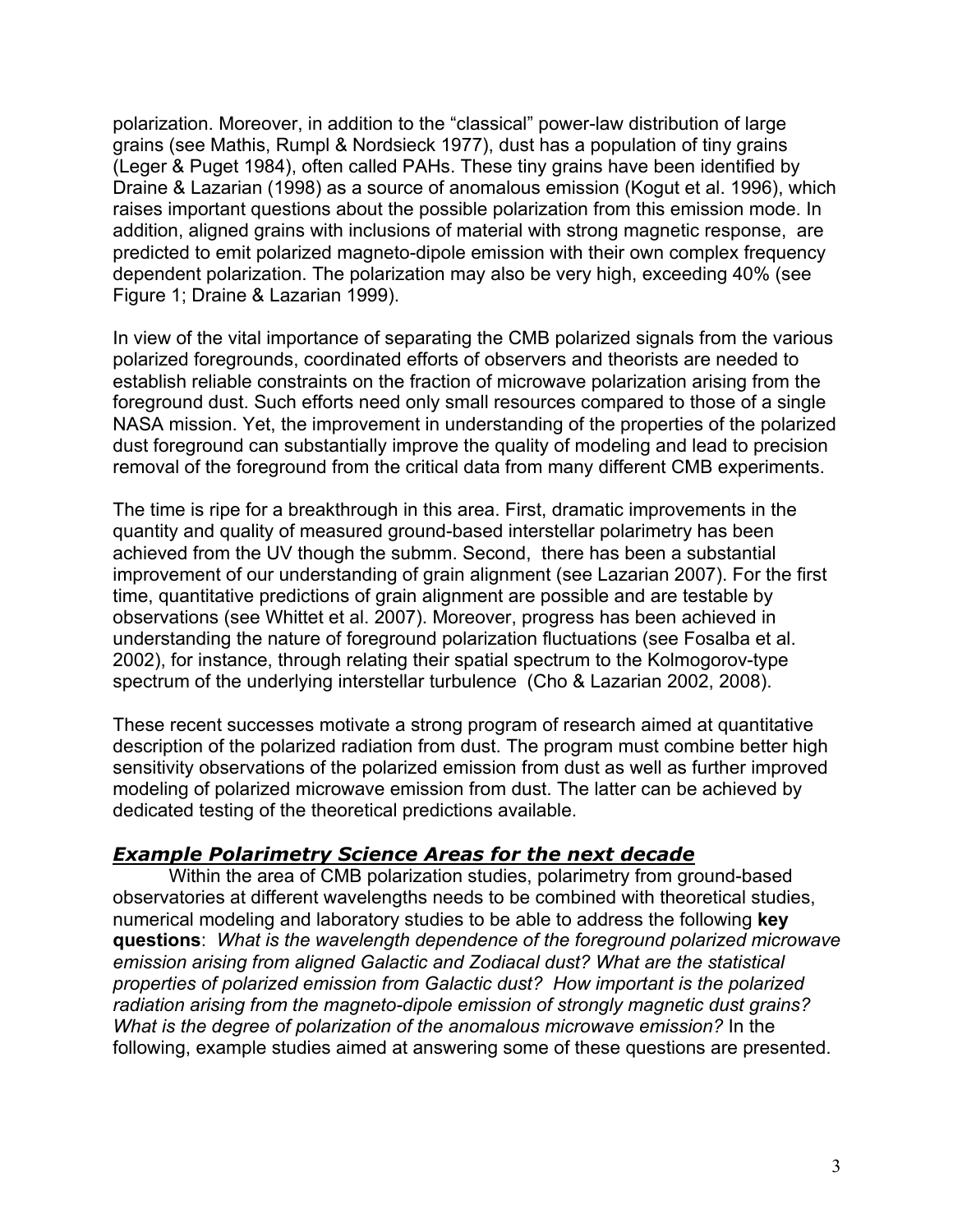#### • Observational studies of the wavelength dependency of polarization.

Unpolarized emission has been well characterized using data from IRAS, allowing this emission to be removed from the CMB signal (e.g., Kogut et al. 2007). However, no all-sky polarization measurements exist to be used to remove Galactic dust polarization from CMB observations. In fact, extrapolation of percentage polarization from one frequency to another with high accuracy requires sophisticated modeling that employs grain alignment theory. A direct extrapolation of the multitemperature dust model to microwave frequencies suggests a nearly constant polarization spectrum, but existing FIR polarization measurements are limited to dense clouds. These measurements do show rather complex dependences of polarization with the wavelength, arising from grains at different temperatures aligning differently.

 Future FIR through mm wavelength observations (especially SOFIA at 50 - 215 µm near the dust emission peak, and *Planck* at 80 - 850 GHz) will target the diffuse regions of the ISM, providing valuable input for accurate modeling of microwave polarization from dust. The synergy of the ground-based and SOFIA observations with the Planck mission, which uses a wider frequency range (80 - 850 GHz) should provide polarization radiation templates and important constraints for grain alignment theory.

#### • Constructing models of polarized microwave dust emission

 If the composition of grains is known, their polarization depends on the grain shape and grain alignment. The latter is the more complex effect. One may expect variations of alignment depending on grain environment, which can introduce substantial variations of the polarization with frequency. Therefore, it is essential to provide extensive testing of grain alignment. This can be performed at many different wavelengths, including optical and near infrared.

 Modern grain alignment theory is based on radiative torques. The efficiency of those decreases as the grain size gets small compared to the radiation wavelength. As a result, small grains are not expected to align well; the cut-off size of aligned grains depends on the intensity, as well as the spectrum and degree of anisotropy of the radiation illuminating the dust grain. The measurements of polarization (Whittet et al. 2008; Hildebrand et al. 2000) agree well with simple modeling. However, more detailed, multi-frequency, measurements of polarization are required.

Theoretical modeling also should be improved. For instance, an additional dependence, not yet included in any modeling of polarization to date, is on the angle between the direction of anisotropic flux of photons and the magnetic field (Lazarian & Hoang 2007). Understanding how the aligned grains size distribution depends on environment is one of the key goals for quantitative modeling of dust polarization. The correct degree of polarization is another input parameter needing theoretical exploration. We discuss this below.

• Determining Degree of Alignment and Presence of Strongly Magnetic Grains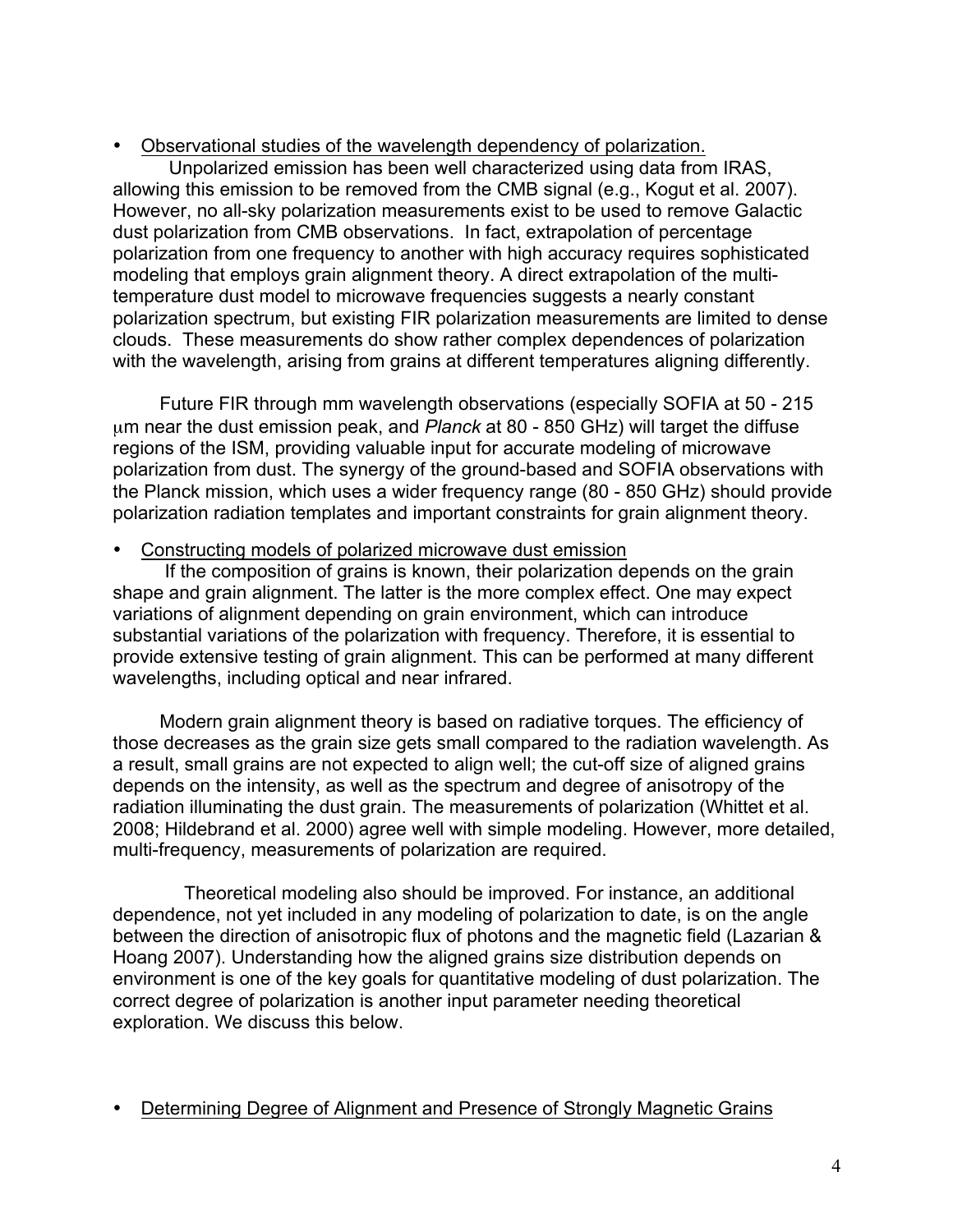The theory predicts the degree of paramagnetic grain alignment as a function of the angle between the direction between the anisotropic flux of photons that align grain and the magnetic field (Lazarian & Hoang 2007). However, if grains have strongly magnetic inclusions (see above) the degree of alignment is 100% and does not change with the aforementioned angle (Lazarian & Hoang 2008). A dedicated program of observations and simulations can distinguish the two cases and provide constraints on the presence of the strongly magnetic grains or strongly magnetic inclusions in interstellar grains.

 If grains are strongly magnetic they will exhibit 100% alignment and this will increase the modeled polarization values for frequencies larger than 100 Ghz. However, this will mean that in the range of 20-100~Ghz, additional polarized magneto-dipole emission is expected<sup>1</sup>.

 Recent observational probing of grain alignment (Andersson & Potter 2007) shows that observational testing of the predictions is feasible in the optical and infrared ranges. A dedicated program of multi-frequency high-resolution observations, combined with modeling of the 3D distribution of the radiation sources, i.e. stars, is required to test grain alignment theory, solve this long-standing (60 years old!) puzzle, and provide an accurate model of dust polarization.

#### • Finding the polarization of spinning dust emission

 The existing theory of PAHs alignment predicts marginal degrees of alignment for grains rotating at higher than 30 Ghz frequencies (Lazarian & Draine 2000). Testing can be performed in the microwave and in the IR, as the smallest grains will emit there. This requires new instruments and new polarimetric studies. Laboratory studies of the paramagnetic response of the PAHs are also needed in order to test the effect of resonance paramagnetic relaxation predicted in Lazarian & Draine (2000).

# Role of Laboratory studies

 Not only the paramagnetic response of PAHs requires additional studies. The predictions of the magneto-dipole emission in Draine & Lazarian (1999) are based on data on magnetic response at microwave frequencies that they could get from the literature. The necessity of more precise predictions calls for dedicated laboratory studies of microwave response of candidate magnetic materials.

#### • Determining the statistics of interstellar dust polarization

 To separate the CMB polarization signal and polarized foreground contribution arising from aligned dust, it is important to know the expected statistical properties of the foreground polarized emission. Those can be evaluated from the statistics of the starlight polarization (Fosalba et al. 2002), provided that the difference in the sampling of volume with aligned grains by stars and the microwave emission is taken into account. Multi-frequency observations of the polarized emission provide another way of

<sup>&</sup>lt;sup>1</sup> Even paramagnetic grains are expected to emit polarized magneto-dipole emission, although at a lower rate (Draine & Lazarian 1999). This emission in the range below 100 Ghz will become important as CMB polarization measurements get more precise.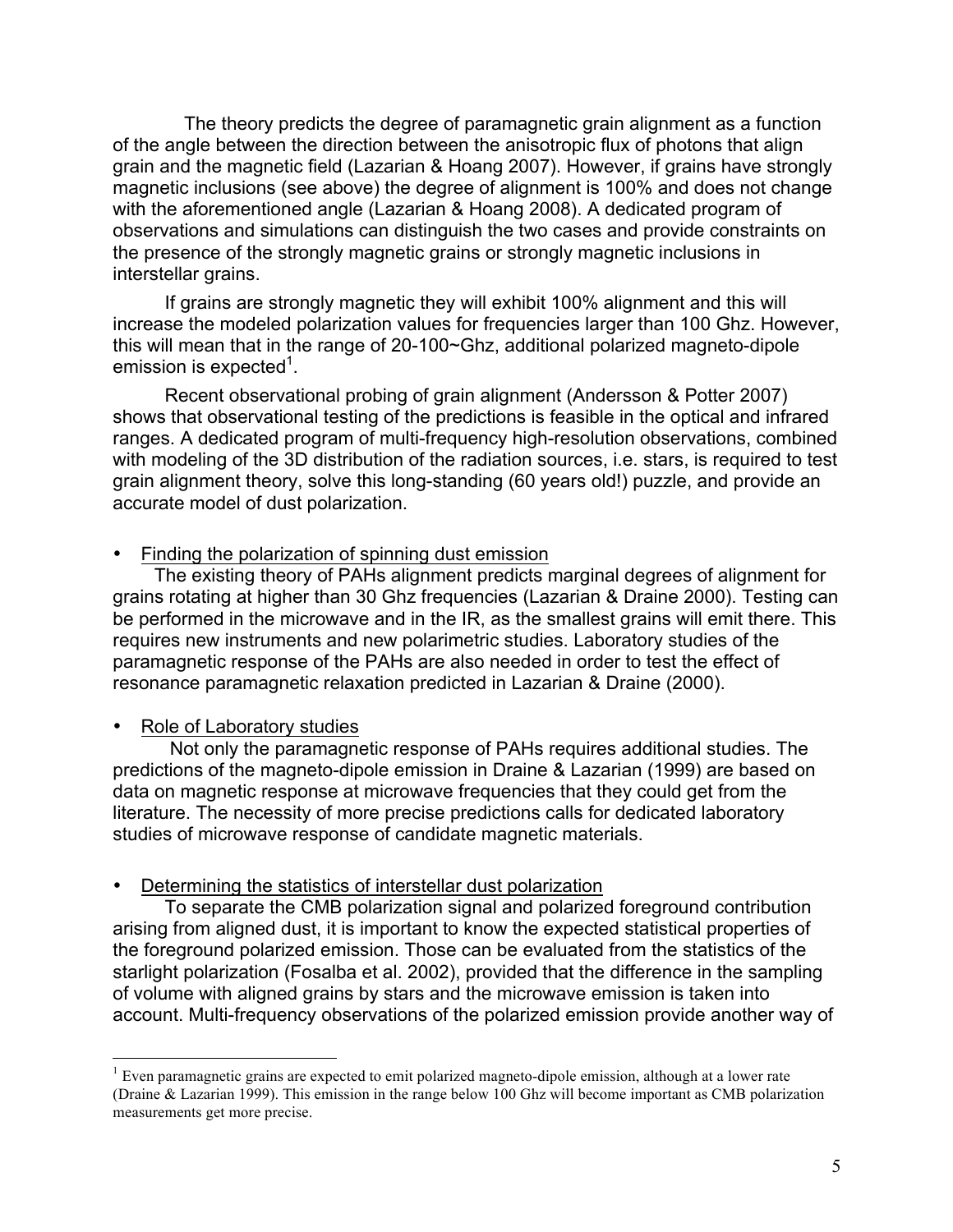separating the CMB and foreground polarization. Studies of the statistics of the starlight polarization in Cho & Lazarian (2002, 2008) showed that the underlying spectrum of magnetic fluctuations, those that have the largest influence on the variations of the polarization degree in diffuse media, is consistent with the Kolmogorov-type spectrum. The deviation in the value of the spectral index of the polarization fluctuations obtained in Fosalba et al. (2004) from the standard 5/3 Kolmogorov value was shown to arise from the volume sampling by stars, the majority of which are close to the observer. Better star polarization surveys, e.g. the one by Clemens et al. (2009) as well as farinfrared polarimetry studies of individual molecular clouds should allow for accurate testing of the hypothesis of the Kolmogorov spectrum of dust polarization. The knowledge of the underlying spatial polarization spectrum of emission arising from dust should help to separating its contribution from that of B-modes of CMB.

# **Broad Impact: Synergy of studying CMB polarization and interstellar magnetic fields**

While measuring the polarization of CMB B-modes is a challenging problem along the path toward understanding the early universe, the detailed mapping of magnetic fields is another challenging problem, but one needed for understanding the role of the field in many astrophysical processes, including the propagation of cosmic rays, star formation, and heating of the interstellar gas. Tracing magnetic fields with aligned grains provides a unique window for revealing magnetic fields in diffuse interstellar gas and molecular clouds. Resolving the remaining uncertainties related to grain alignment as well as obtaining high-density maps of magnetic fields in dense gas, and, importantly, in high latitude diffuse gas, will shed light on the many astrophysicallyimportant effects of magnetic fields.

#### **Context: Polarimetry as a cross-cutting enterprise**

Polarimetry is practiced across the full range of accessible wavelengths, from long wavelength radio through gamma rays, to provide windows into phenomena not open to photometry, spectroscopy, or their time-resolved variants. At some wavelengths, the U.S. leads the world in polarimetric capabilities and investigations, including ground-based radio, through the VLA and VLBA. At other wavelengths, the U.S. is currently competitive: in submm the CSO and the JCMT have historically pursued similar science problems.

In ground-based O/IR, the situation is considerably worse, with no optical or NIR polarimeters available on Gemini (Michelle is MIR, only) or any NOAO-accessed 4 m telescope, as the table below shows. Over the past decade and more, Canadian and European astronomers have enjoyed unique access to state-of-the-art polarimeters and have used this access to vault far past the U.S. in many science areas.

Photometry, spectroscopy, and polarimetry together comprise the basic toolbox astronomers use to discover the nature of the universe. Polarimetry established the Unified Model of AGN and continues to yield unique and powerful insight into complex phenomena. Polarimetry reveals the elusive magnetic field in the Milky Way and external galaxies, allows mapping of features of unresolved stars and supernovae,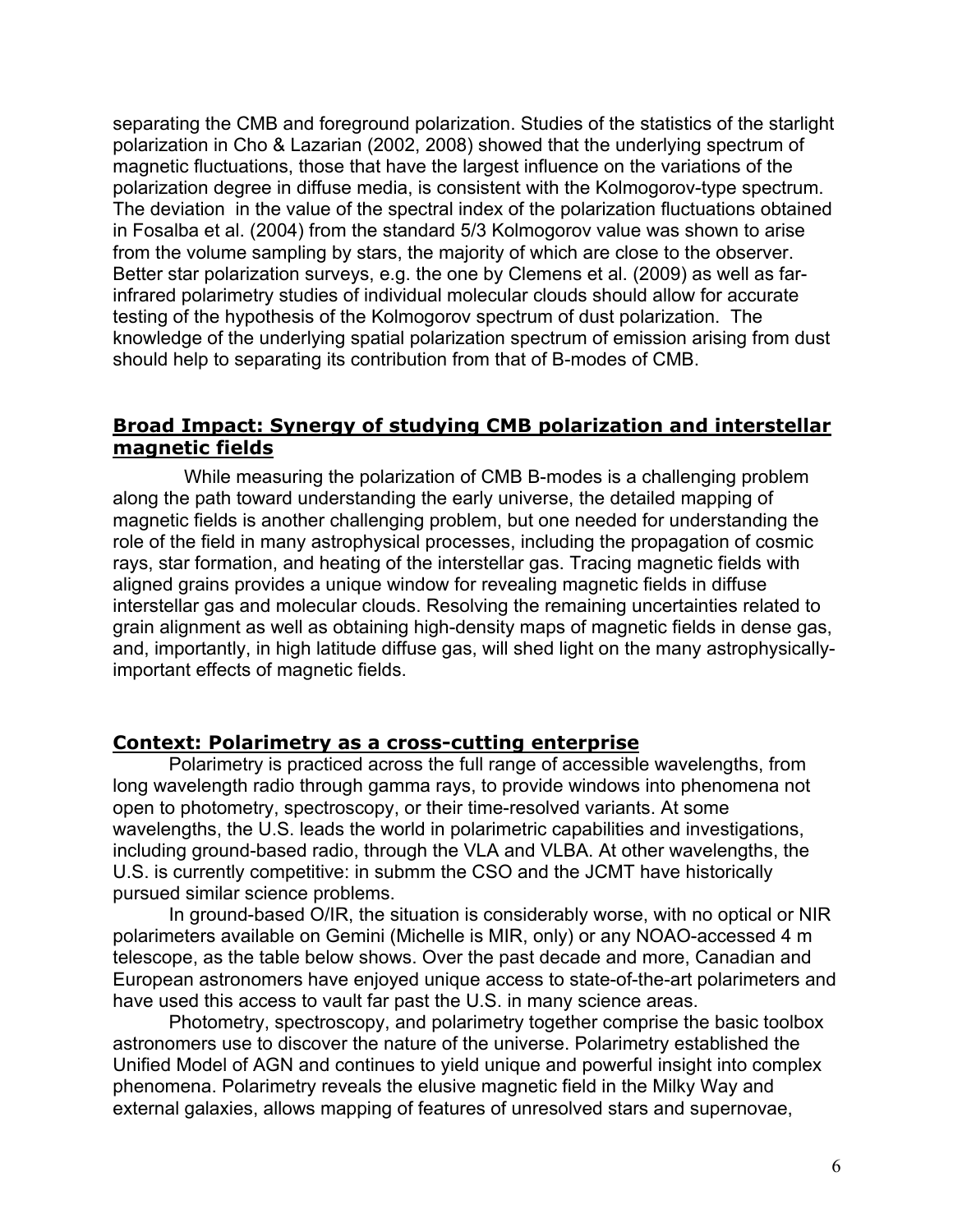uncovers nearby exoplanets and faint circumstellar disks, and probes acoustic oscillations of the early universe.

| Telescope             | Aperture         | Instrument                   | Waveband                 | Polar. Mode | U.S. Access ? |
|-----------------------|------------------|------------------------------|--------------------------|-------------|---------------|
| IRSF (SAAO)           | 1.4 <sub>m</sub> | <b>SIRPOL</b>                | <b>NIR</b>               | Imaging     | No            |
| Perkins (Lowell)      | 1.8 <sub>m</sub> | Mimir, PRISM                 | NIR, Optical             | Imaging     | Private       |
| <b>HST</b>            | 2.4 <sub>m</sub> | WFPC2, ACS,<br><b>NICMOS</b> | Optical,<br>Optical, NIR | Imaging     | Yes           |
| <b>Nordic Optical</b> | 2.5 <sub>m</sub> | <b>TURPOL</b>                | Optical                  | Photopol    | No            |
| <b>MMT</b>            | 6.5m             | <b>MMTPOL</b>                | <b>NIR</b>               | Imaging     | Private       |
| LBT                   | 2x8.4m           | <b>PEPSI</b>                 | Optical                  | Spectropol  | Private       |
| Gemini                | 8m               | Michelle                     | <b>MIR</b>               | Imaging     | Yes           |
| <b>Keck</b>           | 10 <sub>m</sub>  | <b>LRIS</b>                  | Optical                  | Spectropol  | Private       |
| <b>GTC</b>            | 10 <sub>m</sub>  | CanariCam                    | <b>MIR</b>               | Imaging     | No            |

In space, NICMOS, ACS, and WFPC- $2<sup>2</sup>$  on HST have permitted imaging polarimetry down to 0.1% precision, and may represent the most general purpose O/IR access for U.S. astronomers. Neither the Spitzer Space Telescope nor JWST provides, or will provide, any polarimetric capability.

The dwindling U.S. access to this crucial third leg of the light analysis tripod has also become self-fulfilling, as students receive little exposure to polarimetric techniques and scientific advances as the number of practitioners able to teach students declines.

# *Final Thought*

The U.S. astronomical community has lost opportunities to advance key science areas as a result of down-selects of instrument capabilities or lack of will to commission polarimetric modes on instruments. The investment is minor, the expertise is available in the community, and the rewards are tangible. We are excited by the recent momentum favoring polarimetric studies and capabilities and believe the upcoming decade will see the various polarimetric techniques together become a strong, necessary component of astronomers' light analysis toolbox. In terms of achieving progress in modeling polarized microwave emission, we argued above that dedicated efforts involving multi-frequency polarimetry, including optical and infrared polarimetry are required.

# *Bibliography and References*

Andersson, B.-G., & Potter, S. B. 2007, ApJ, 665, 369 Cho, J., & Lazarian, A. 2002a, ApJ, 575, L63 Cho, J., & Lazarian, A. 2008, arXiv:0812.2023 Clemens, et al. 2009, BAAS, 213, 325.04 Draine, B.T. & Lazarian A. 1998a, ApJ, 494, L19 Draine, B.T. & Lazarian 1999, ApJ, 512, 740-754 Dunkley et al 08: http://arxiv.org/abs/0811.3915 Fosalba, P., Lazarian, A., Prunet, S., & Tauber, J. A. 2002, ApJ, 564, 762 Fraisse et al 2008: http://arxiv.org/abs/0811.3920 Hildebrand et al. 2000, PASP, 112, 1215

 $2$  NICMOS and much of ACS are currently off-line until Servicing Mission 4 (SM4); WFPC-3 will replace WFPC-2 but will have no polarimetric capability.